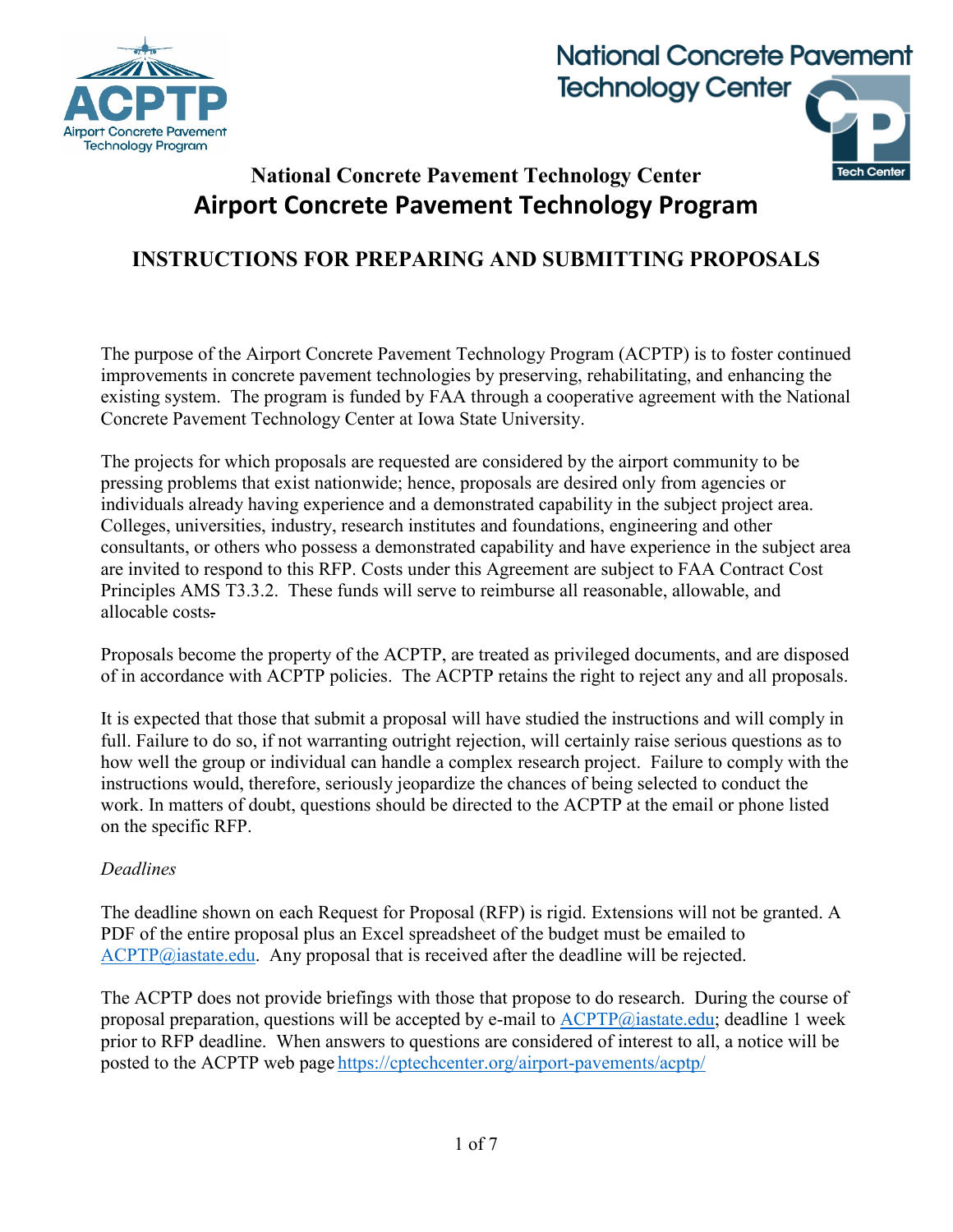#### *Proposal Organization*

*The proposal is limited to 25 pages (pages must be numbered), print font of 11 or 12 point except for graphs/diagrams which may be smaller as long as they are legible. Proposals will be evaluated beginning with the Cover Page (page 1) and will terminate with the 25th page.* The entire proposal should be submitted electronically as one volume in PDF format to

 $ACPTP@iastate.edu;$  the budget should also be attached as a spreadsheet.

Proposals that do not comply with the instructions contained herein will not be accepted.

- 1) Cover Page (See ACPTP example)
- 2) Table of Contents
- 3) Organizational Structure of the Research Team (presented in a graphic format);
- 4) Work Distribution between Multiple-Organizations Research Team (if applicable)
- 5) Qualifications Unique to Individuals on the Research Team
- 6) Research Plan, Approach to the Problem and End Product(s)
- 7) Proposed Time Line (with milestones) to Complete the Work
- 8) Proposed Budget, Itemized (Cost Reimbursable Contract) (See ACPTP example)
- 9) Biographies of Research Team Members 2 pages per person (Appendix not included in 25 page limitation)

#### *Details of Proposal Content*

- 1) *Cover Page*  See example.
	- a) ACPTP project number and title (from the RFP)
	- b) Name, address, email, and telephone number of the submitting organization
	- c) Name and address of other organizations in the team
	- d) Name, title, telephone number, and e-mail address of the principal investigator
	- e) Name, title and email address of any co-principal investigators
	- f) Name, address, and email of the responsible administrative officer authorized to bind the agency contractually
	- g) Amount of time required to complete the research
	- h) Total amount of the budget proposed to complete the research
	- i) Proposal date
- 2) *Table of Contents* -- Self-explanatory.
- 3) *Organizational Structure of the Research Team –* In graphic format or an organizational chart that shows the relationship of the research team members beginning with the principal investigator.
- 4) *Work Distribution* -- The distribution of the work between organizations proposing as a team should be described.
- 5) *Qualifications of the Research Team* -- Background information pertinent to this project should be provided for the principal investigator and the research team members bearing responsibility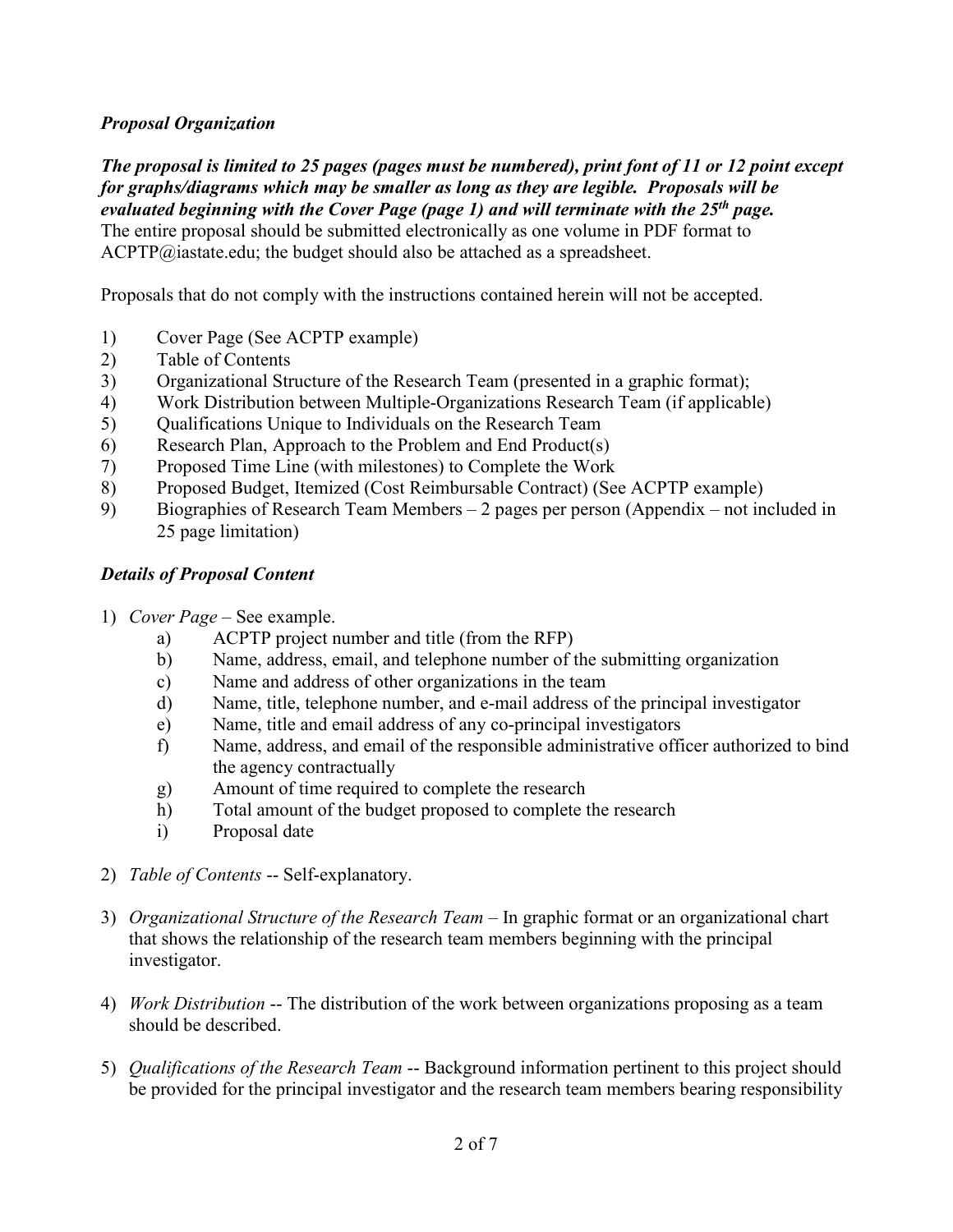for the project. Proposals shall contain a summary of the past accomplishments of the research team in the same, or closely related, problem area of the work to be undertaken. Facilities and equipment capabilities may also be described.

- 6) *Research Plan, Approach to the Problem, and End Product* -- The research plan shall detail completely the performance of the research, achievement of the problem statement elements, and the submission of an acceptable final report. It should be concise, yet include sufficient detail to describe the approach to the solution of the problem. **Research methodology shall be described in sufficient detail to permit an evaluation of the probability of success of the research team in achieving the objectives.**
- 7) *Proposed Time Line to Complete the Work* -- The time required to complete the research project is specified in the RFP. Proposals will not be rejected if the proposed time does not match the time specified in the project statement; however, the investigator must justify any difference. A schedule (in months) shall be included that shows each phase of the work, when that phase will begin, how long it will continue, and when it should end. The timetable should clearly delineate the points in time where project deliverables and reports are planned.
- 8) *Itemized Budget* See example. The project will be based upon a cost reimbursable contract. Lump sum estimates are not acceptable. Therefore the cost for the project should be based on the proposed performance period and the expected use of resources. Proposals will not be accepted where budgets are in excess of the amount shown on the project statement. Capital equipment purchases (individual item over \$5,000) are not allowable; rental or usage agreements of needed equipment should be identified.

Budgets shall be itemized with the following cost categories:

- a) *Salaries and Wages*. Each employee to participate in the performance of the project shall be identified by name, with role, level of effort, and cost.
- b) *Consultants*. Costs for services of independent consultants necessary for accomplishment of the research. A separate itemized budget for each consultant is needed.
- c) *Subcontracts*. Costs for services of subcontractors necessary for performance of the research. A separate itemized budget for each subcontractor is needed.
- d) *Materials and Supplies*. Materials and supplies for the project.
- e) *Services.* Services includes the cost of testing and rental of apparatus and equipment. It also includes editing and producing reports, including a 508 final report for submission to ACPTP. After the final report has been accepted, publication of that report is a responsibility of ACPTP.
- f) *Travel*. Transportation costs in accordance with current GSA travel regulations. Travel should include provision for two meetings by key members of the research team to meet with the PTP. Budget should allow for one-day in-person meetings although virtual meetings may be substituted at the discretion of the ACPTP.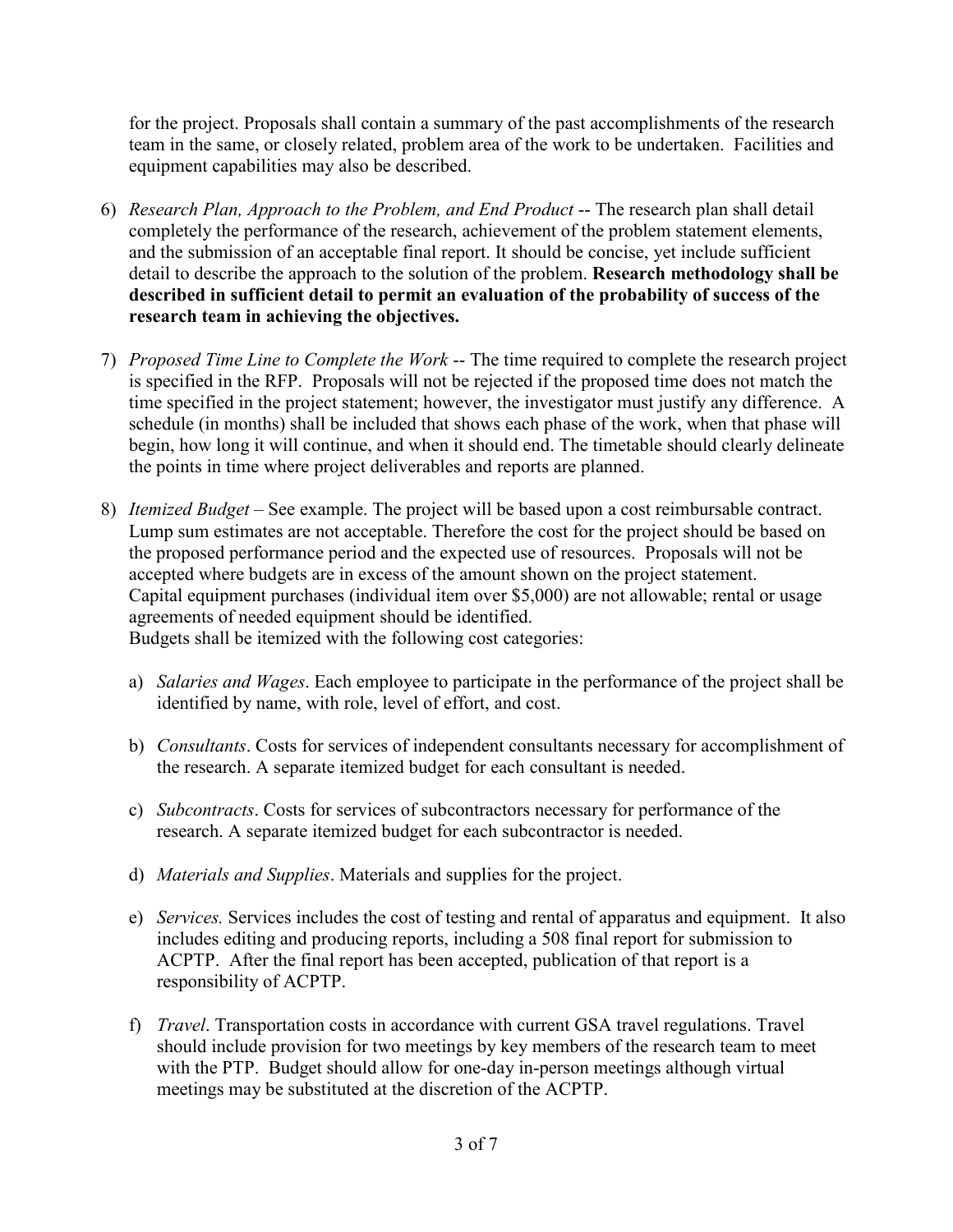- g) *Employee Benefit Plan Costs*. Fringe benefits are allowances and services provided by employers to their employees as compensation in addition to regular salaries and wages. Fringe benefits include, but are not limited to, the costs of leave (vacation, family-related, sick or military), employee insurance, pensions, and unemployment benefit plans.
- h) *Overhead/Indirect Costs*. Funding for projects will be based on federal flow-through funding guidelines as stipulated in the 2 CFR 200 Uniform Administrative Requirements, Cost Principles, and Audit Requirements for Federal Awards.

Project funds will serve to reimburse all reasonable, allowable, and allocable costs,. Subcontractors who are for-profit entities are authorized to receive reasonable profit, not to exceed 10%, for performance under this agreement, and may submit budgets using fixed loaded rates for direct costs.

A cost analysis will be conducted by the technical panel in coordination with the ACPTP to determine if the proposed budget is reasonable and provides the best utilization of resources. A determination of the need for a pre-award audit for financial accountability purposes will be made on a case-by-case basis.

Institutions of higher education and other nonprofit recipients are required to meet the audit requirements of 2 CFR 200 Subpart F "Audit Requirements".

- i) Subcontractors who are for-profit entities are authorized to receive reasonable profit, not to exceed 10%, for performance under this agreement, and may submit budgets using fixed loaded rates for direct costs.
- 10) *Appendix* -- The appendix will not be counted in the 25- page limitation of the proposal. The appendix may include the biography (2 page limit per person) of each participant of the research team; the absence of the biography from the proposal will not be detrimental in the evaluation of the proposals. Letters of support may be added to the appendix. References may be included in the appendix.

#### **END INSTRUCTIONS FOR PREPARING AND SUBMITTING PROPOSALS**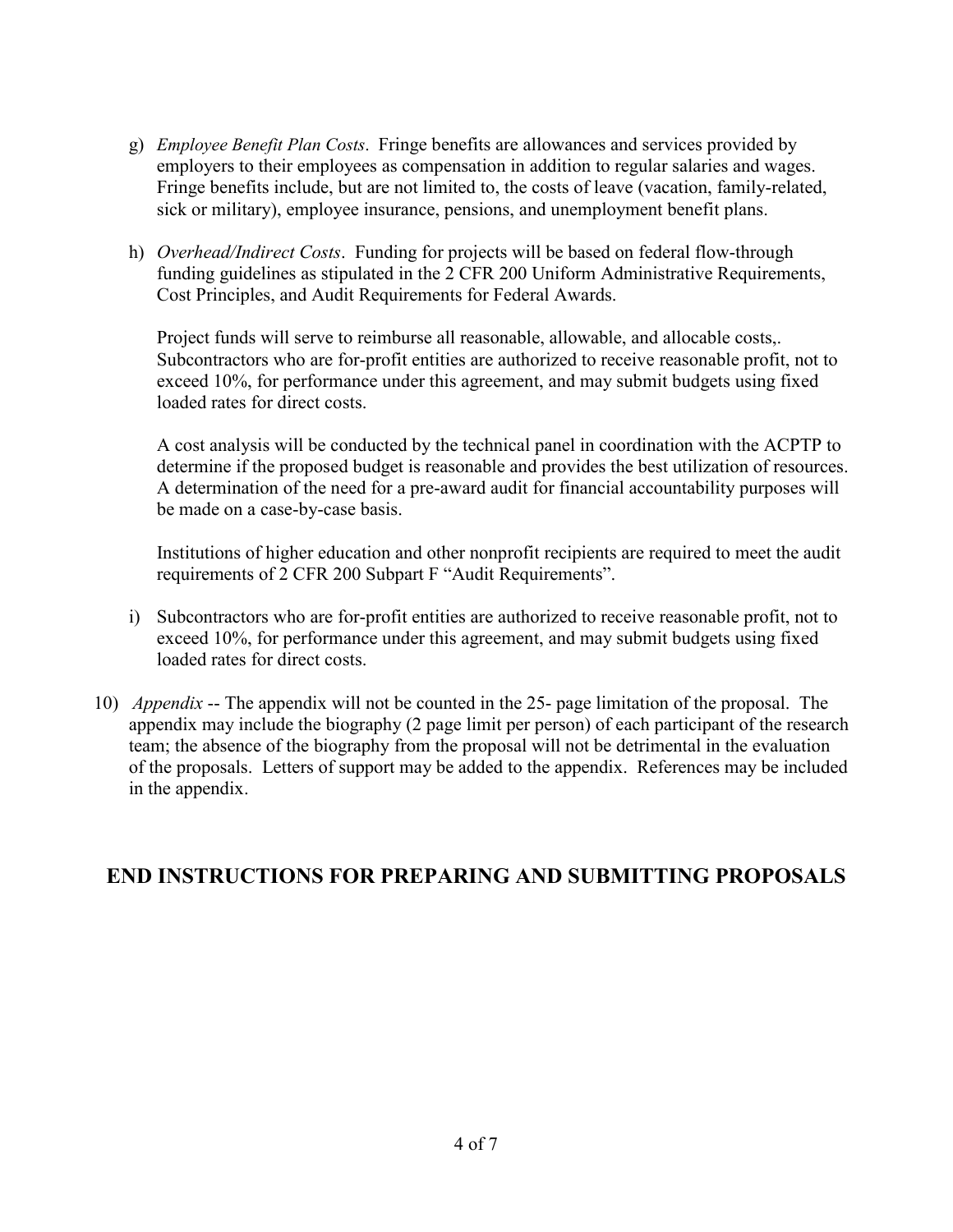ACPTP Number (as shown on RFP): ACPTP -

Title (as shown on RFP)

Proposing Organization: Contractual organization, address

Other Organizations in the Team (if applicable): Name, address, telephone number, email address

Principal Investigator: Name and title, telephone number, email address

Co-Principal Investigator(s): Name and title, email address

Administrative Officer: Name and title, telephone number and email address of the individual authorized to bind the agency contractually

Proposed Contract Period: In months

Contract Amount:

Proposal Date: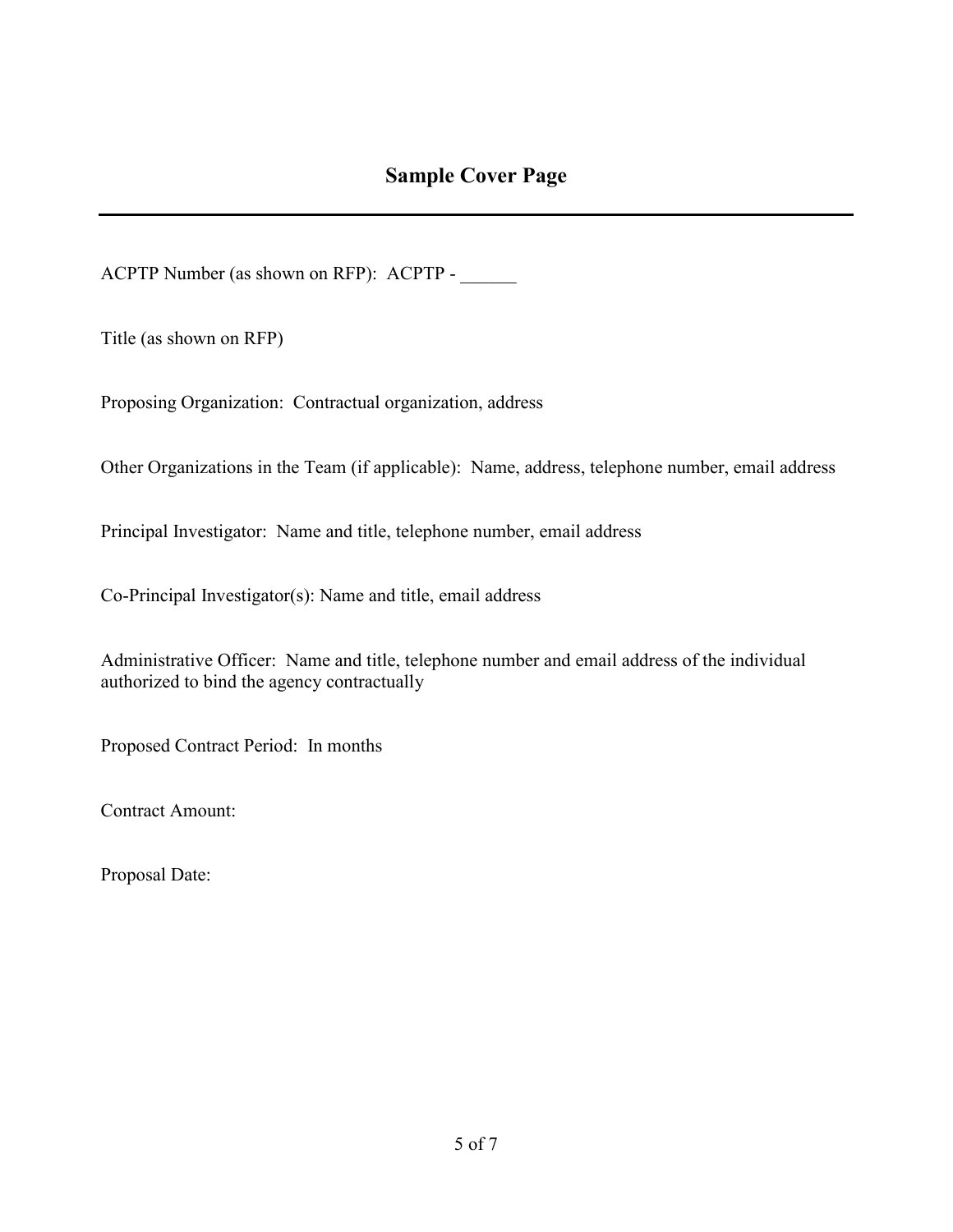### **ACPTP Project Title Organization**

# **Sample: Effort by Tasks (Hours and Costs)**

| Names of<br>Principal Staff<br>Members<br>(Include<br>Subcontractors<br>and<br>Consultants) | Role in Study                                                 | Time*<br>$(\%)$<br>Over<br>Contract<br>Period | Hours     |                        |           |                        |       | Hourly<br>Rate<br>$(\$)$ | Cost<br>$(\$\)$ |
|---------------------------------------------------------------------------------------------|---------------------------------------------------------------|-----------------------------------------------|-----------|------------------------|-----------|------------------------|-------|--------------------------|-----------------|
|                                                                                             |                                                               |                                               | Task<br>1 | Task<br>$\overline{2}$ | Task<br>3 | Task<br>$\overline{4}$ | Total |                          |                 |
|                                                                                             | Principal<br>Investigator<br>Overall<br>Project<br>Management |                                               |           |                        |           |                        |       |                          |                 |
|                                                                                             | Co-principal<br>Investigator                                  |                                               |           |                        |           |                        |       |                          |                 |
|                                                                                             |                                                               |                                               |           |                        |           |                        |       |                          |                 |
|                                                                                             |                                                               |                                               |           |                        |           |                        |       |                          |                 |
|                                                                                             |                                                               |                                               |           |                        |           |                        |       |                          |                 |
|                                                                                             |                                                               |                                               |           |                        |           |                        |       |                          |                 |
|                                                                                             |                                                               |                                               |           |                        |           |                        |       |                          |                 |
|                                                                                             |                                                               |                                               |           |                        |           |                        |       |                          |                 |